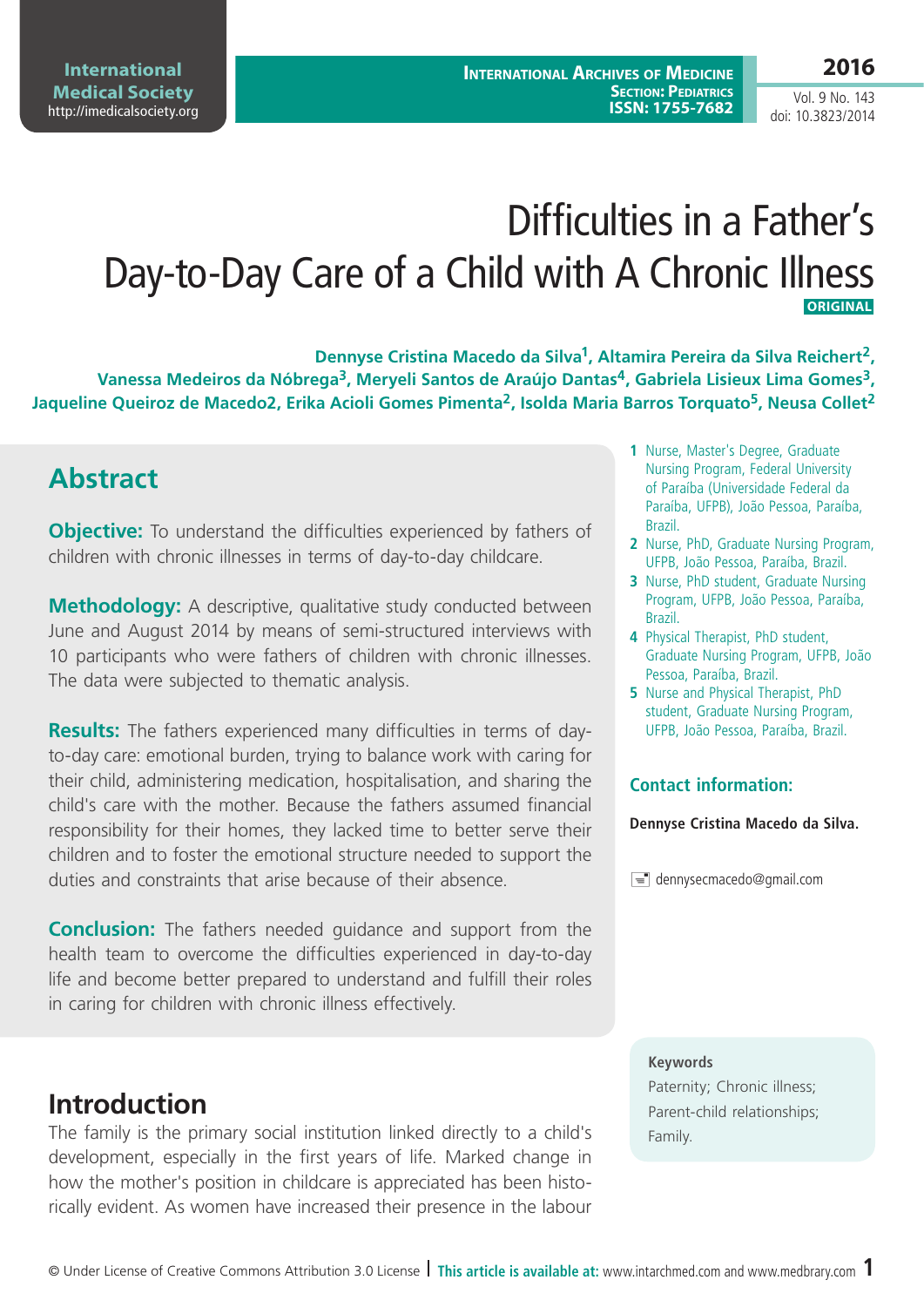Vol. 9 No. 143 doi: 10.3823/2014

market, a reorganisation of the family structure has occurred. Consequently, the man/father has become more clearly regarded in childcare, and his participation has increased [1-3].

When exercising the role of fatherhood, a man completes a social cycle that is important to his development. The process of paternity demands profound changes in a man and is one of the most challenging times of his social and family life [4].

The social role of men in the family has changed significantly. Previously, the man was responsible for supporting the household, leaving the woman responsible for raising the children and fostering affective ties. Today, we see a "new fathering" movement in which the man is more interested, participatory, affectionate, and caring. Studies [4-5] show that, from their partner's pregnancy onward, fathers are increasingly trying to become part of the child's world. They are present, forming expectations and hopes in relation to the child.

A child's diagnosis of chronic illness has a significant impact on the family, especially the parents. However, the focus is still predominantly on the maternal figure when identifying the person regarded as being most responsible for the care of a child with a chronic illness. Such care includes routine consultations, treatment, and constant hospitalisations, which require an intense remodelling of family life in order to meet the needs of the affected child [6].

Studies [7-9] have drawn attention to the need to include the man/father in the context of care for a chronically ill child insofar as he affects and is affected by his direct relationship with the child. In this regard, a man's priorities change when he needs to care for a child with a chronic health problem: his working hours are reduced, he tries to establish a stronger bond with his child in stressful routines, and he tries to know the specifics of the diagnosed illness.

However, fathers must confront many difficulties in providing effective care. Studies have revealed difficulties related to communication, authority issues, defining roles, division of labour, skills in performing therapeutic activities or administration of medication, and decision-making. There remains a distinction between fathers who are focused on their roles as household providers and those who more strongly emphasise moral, educational, and emotional issues. It is therefore necessary that the health team supporting the child be familiar with and receptive to the family, including the father figure [2, 6, 8].

This study therefore poses the following question: What are the difficulties experienced by fathers in the day-to-day care of children with chronic illnesses? This question stresses the importance of the father's direct involvement in the care of the chronically ill child and the importance of the multidisciplinary team's, including the nurse's, ability to understand and know how to deal with his difficulties. Therefore, the aim of this study was to understand the difficulties experienced by fathers in the day-today care of children with chronic illnesses.

# **Methods**

This was a descriptive qualitative study developed in two public hospitals in a Northeast Brazilian capital in the period from June to August 2014. The study included 10 fathers of children aged 0-12 years who had confirmed diagnoses of chronic illnesses and who were being treated in the participating hospitals. Fathers with difficulties in verbal communication and those for whom telephone contact to arrange the interview was not possible were excluded. Documents relating to the hospital admission of children with confirmed diagnoses of chronic illnesses in the specified age group were used to recruit participants. Contact was then established with the father in order to schedule the interview at a place of his choosing, which included hospitals and/or the father's home, according to his availability.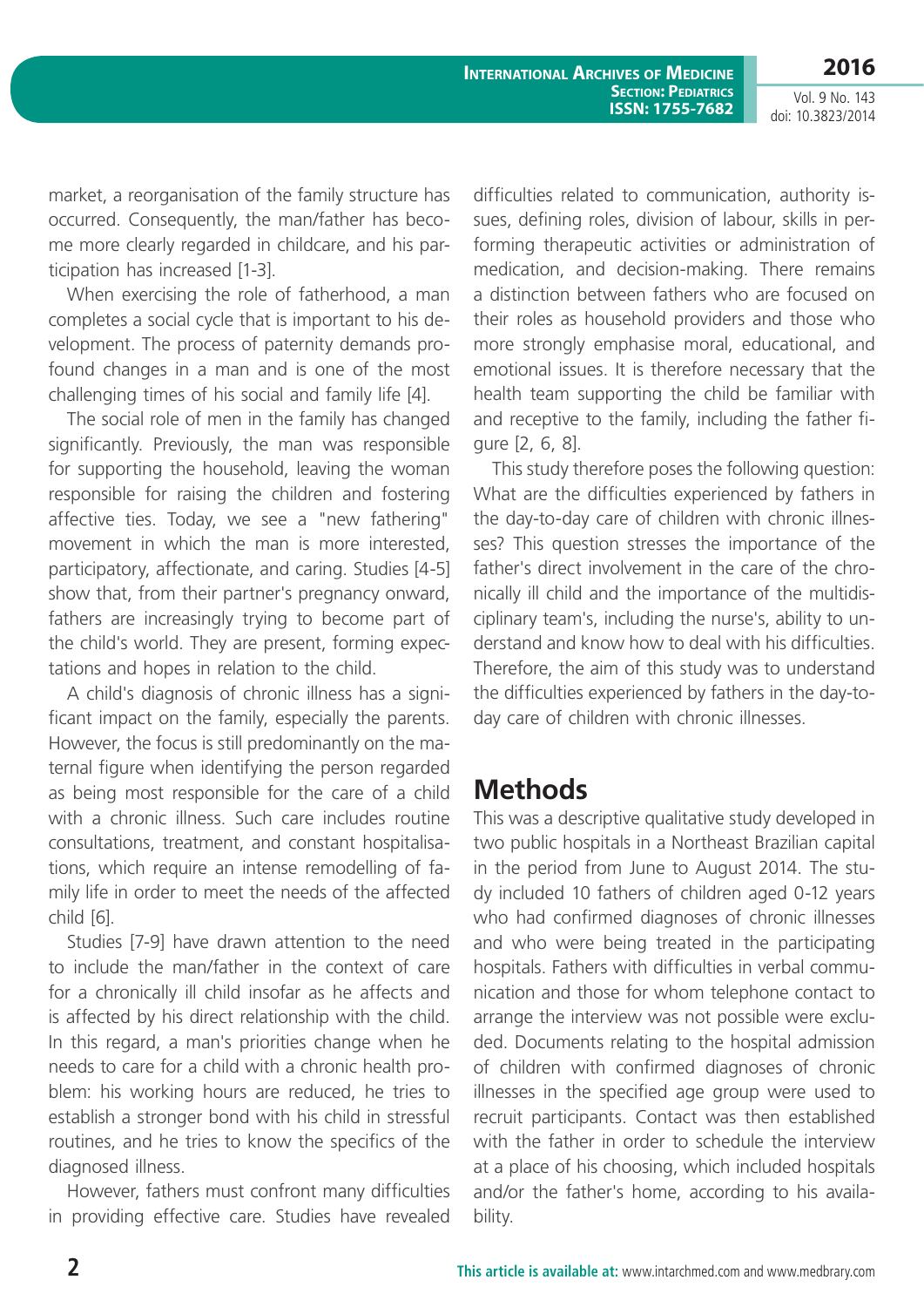**International Archives of Medicine SECTION: PEDIATRICS ISSN: 1755-7682** **2016**

Vol. 9 No. 143 doi: 10.3823/2014

Data collection occurred via interview with semistructured script, which enabled the participants to express themselves comprehensively on the subject in question. The interview was guided by the following question: What are the difficulties you experience in caring for your child with a chronic illness? The interviews were recorded on digital audio media (mean duration: 60 minutes) after prior authorisation by the fathers participating in the study. These interviews were fully transcribed.

Empirical data analysis followed three stages of thematic analysis. The first stage, or pre-analysis, began after transcription of the interviews. This stage consisted of an active and thorough reading of the transcripts, followed by organisation of the material (constitution of the corpus) so that the information collected could be analysed thoroughly and data interpretation could begin. The second stage, exploration of the material, comprised "a classificatory operation to reach the core of understanding of the text" [10]. This process sought to find significant expressions by which the content of the statements could be organised. These cores of meaning were then organised and grouped by similarities and differences, with the main objective being to compare them. Following this reorganisation, the results were interpreted in light of the pre-established theoretical framework.

According to ethical principles, the guidelines of Resolution 466/12 of the Brazilian National Health Council (Conselho Nacional de Saúde do Brasil) and the Declaration of Helsinki were followed. The study was approved by the Ethics Committee (protocol 83/2011 CAAE No. 0466.0.000.126-11). All study participants signed terms of free and informed consent.

### **Results**

The age of the children whose fathers participated in the study ranged from 4 to 12. They had the following diagnoses: cystic fibrosis (1), mucopolysaccharidosis (1), cerebral palsy (2), sickle cell anaemia (3), diabetes (1), and asthma (2). Time since the child's diagnosis ranged from 3 to 10 years, which was relevant in terms of analysing the fathers' different experiences. The fathers' ages ranged from 25 to 56 years, and their education ranged from 3 to 13 years of completed study. Only one father was unemployed at the time of the interview. Family income ranged from approximately R\$ 1,000.00 (US\$ 300.00) to R\$ 3,000.00 (US\$ 900.00). Two fathers owned their own homes, and there was a minimum of 4 and maximum of 6 rooms and an average of 3 people living in the fathers' households.

The results were analysed to establish the core meaning underlying the difficulties the fathers faced in caring for their children with chronic illnesses. These difficulties are discussed below, along with subtopics.

### **Difficulties in the father's day-to-day care of a child with a chronic illness**

Many challenges and difficulties emerge when caring for a child with a chronic illness. One of the difficulties reported by the fathers in this study was combining work with caring for the child.

*Because, so, I work all day, I can't give all this care [that] I want to, but someone has to put money on the table, and there's no one here to help [...]. If I'm a father who's not around much today, it's because my priority is to ensure they have good things and the best; this is my role as a father.* E6.

[...] The worst thing is just fatigue: I come home *tired, but then there is so much to do that by the time I feel on top of things, it's time to go to work again.* E8.

The household provider function is very important, but it does not go hand-in-hand with satisfaction related to fathering. A study of fathers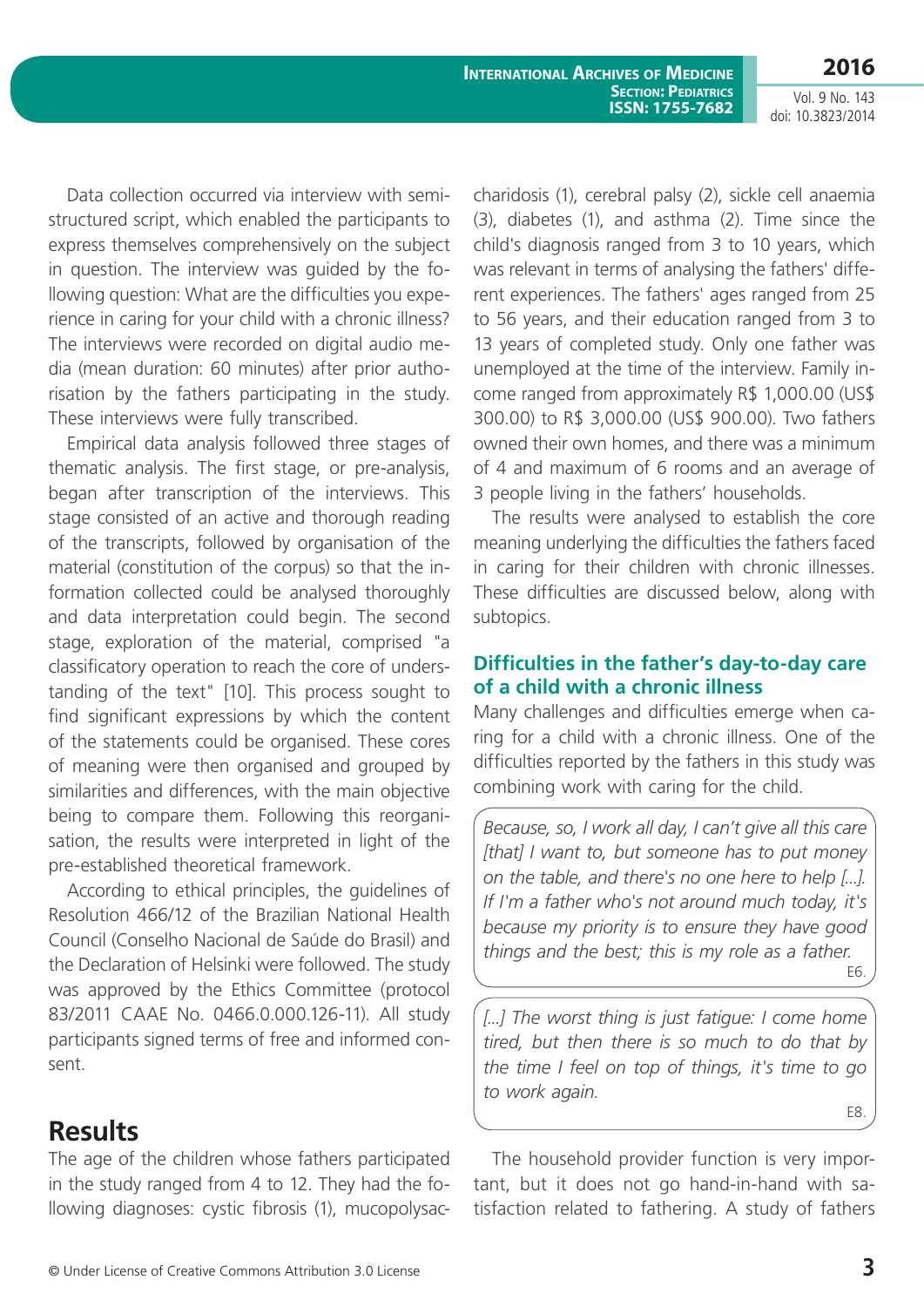Vol. 9 No. 143 doi: 10.3823/2014

of children with cancer has shown finances to be the greatest difficulty reported by fathers, who attempt not to appear fragile with regard to their role as the household provider. The little time that fathers have to devote to their children proves to be a problem in terms of exercising the paternal role and generates intense frustration and feelings of guilt. Fathers are torn between care activities and work, triggering negative feelings in regard to self-evaluation [11].

For some fathers, work can sometimes provide a means of escape that eases the anguish and pain associated with a situation they cannot control and the perception that they cannot protect their family. [12] Fathers try to appear strong, which is consistent with the principles of a patriarchal model and the male stereotype. However, this way of interpreting fatherhood can cause harm to the relationship with the child and put the father at a distance from her.

Nevertheless, the need to work makes it very difficult for the father to take part in the child's treatment. He does not always know how to deal with this feeling of concern that occupies his thoughts [11].

Although some fathers describe work as being an impediment to spending more time with their children, studies [13-15] have shown that it is not the amount of time that fathers spend with their children that qualify the relationship and care activities, but the quality of the time that is available. When the father and mother work, the maternal figure remains the one who provides more care to the child, and the father continues to maintain a more peripheral position in this regard. It should be noted that even when the father exercises few care activities compared to the mother, his participation is seen as positive and important in this process. Thus, the care provided by the father, whether simple or systemic, is in itself seen as positive.

Chronic illness in a family member can trigger changes in marital relations. The demands, responsibilities, worries, and anxieties can cause couples to become distant. In this sense, other issues are experienced by fathers, such as social isolation and financial difficulties. These challenges increase stress and induce a tendency toward depression. Financial difficulty is seen as the main limiting factor in a father's satisfaction level, as it causes profound stress.

*Food today is becoming a luxury item, and the food the nutritionist recommends is expensive; it's around BRL 150 a week in the supermarket. [...] One hundred and fifty is a lot of money, at least for poor people already living on a monthly budget. [...] And on the weekends, I have to do odd jobs to make ends meet, because he has to buy clothes, the materials that the teacher makes us buy for school; there is already a lot to provide.* E6.

*[...] We do our damnedest to pay the rent, purchase from the farmer's market, buy medicine, pay for tutoring [...]. If we could stay at home all the time and still earn money, it would be good. If the wife were working, I think it would ease things even more. [...] I say, "my work," because today I'm the one who's responsible for everything in the house.* E8.

These difficulties were also highlighted in a study [16] in which fathers reported anxiety in the pursuit of financial stability and the need to maintain their child's cancer treatment without having to compromise in other areas of the family's life.

The family accumulates financial expenses in meeting all the care and treatment needs of a child with a chronic illness. The health worker should advise them on how to minimise the financial burden [12]. Treatment of chronic illnesses, even in specialised and state-subsidised centres, still leads to other expenses, such as food, recreation, and alternative treatments.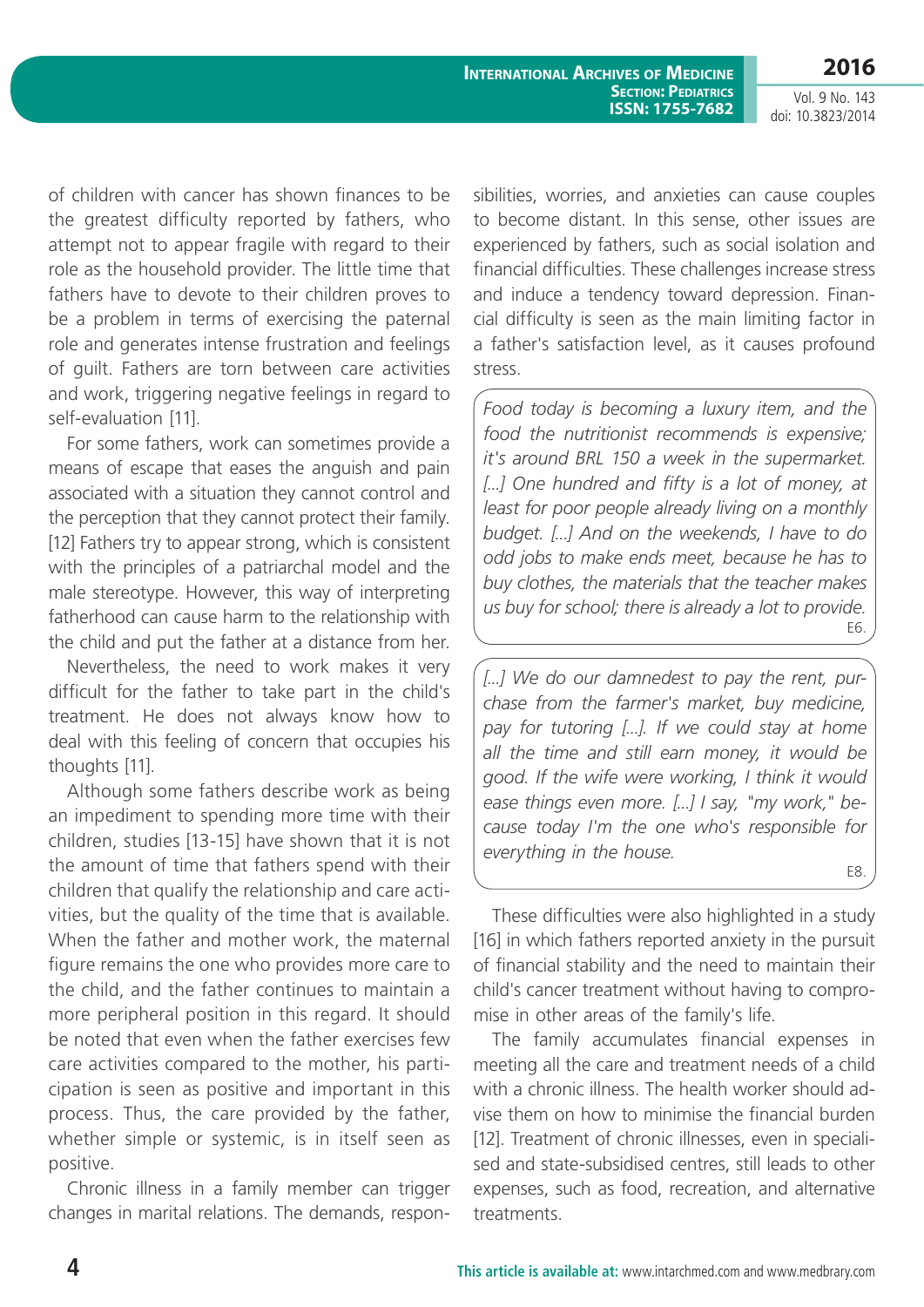Vol. 9 No. 143 doi: 10.3823/2014

Another situation, classified in the statements of the fathers in this study as one of the main difficulties encountered, is related to the perception of the father in relation to his partner's care. Many feel resentful and see that maternal attitudes form a barrier against the paternal care role.

*In fact, to this day, she does not let me touch him much, and when he couldn't hold his head up at all, that's when she wouldn't let me do anything [...]* because she doesn't believe I can take care *of him [...]. She thinks only she knows how to look after him.*

E2.

*I don't do more simply because his mother doesn't let me. [...] She is very suspicious; she won't even leave him with me. [...] She thinks I don't know how to do what she does, [...] that I can't do it.* E10.

This inability of the father to develop care activities may arise from his partner's and the health team's neglecting to provide him with information to enable him to care [12]. The mother "takes care of (the child)" and the father "takes care of (the mother)". Fathers do not understand how they can play their part because they do not know how to divide activities, share actions, or make decisions. Fathers feel displaced because they do not know exactly what their role is in the care of children with chronic illnesses. Increased pressure and being called upon by the mother to take responsibility for this care causes distance between the parents, which can lead to conflict.

To avoid such conflict, fathers prefer to leave complex care activities to the mother. They fear that the mother will criticise their unskilled efforts in caring for the child. [12]

One study [17] has shown that the distance assumed by the father in the care of children with chronic illnesses is directly related to gender differences with the child's mother. This difference, which is socially rooted, causes fathers to not take responsibility for certain care activities because they believe them to be inherent to the maternal figure. The main difficulty is to overcome these differences, as they prevent the man/father from taking over and sharing care actions. Furthermore, fathers cannot cope with the pressure of having to care for a sick child, as they do not know how or cannot express their emotions and frustrations.

The fatigue and exhaustion that accompany caring for a child with chronic illness were seen in all the fathers' statements. They reported a physical and emotional burden in addition to problems with work and constant worries about the sick child.

*Look, [...] this way, [...] nothing is easy. I arrive home exhausted, tired, but I don't feel like sleeping. There is so much heartache that I have neither the will nor the peace to sleep [...]. It's not easy to have a special child. You have to pay careful attention, more than you would with a normal child [...]. I can't sleep because I think he may have a crisis and I'll not see it. Can you imagine? He dies and I don't notice?.*

*I am always very tired, I don't know whether it's because of work, or things at home. [...] I'm constantly sleepy, tired even. It's bad, but we can't stop.*

E10.

E3.

The rearing and education of a child with a chronic illness requires much more careful attention from parents than those of a child with no health problems. As a result of the additional responsibilities relating to the control of illness symptoms, there is a need for complex technical care for, protection for, and defence of the child. In addition, there is the responsibility of searching for and coordinating the health and social services that the sick child needs. [12]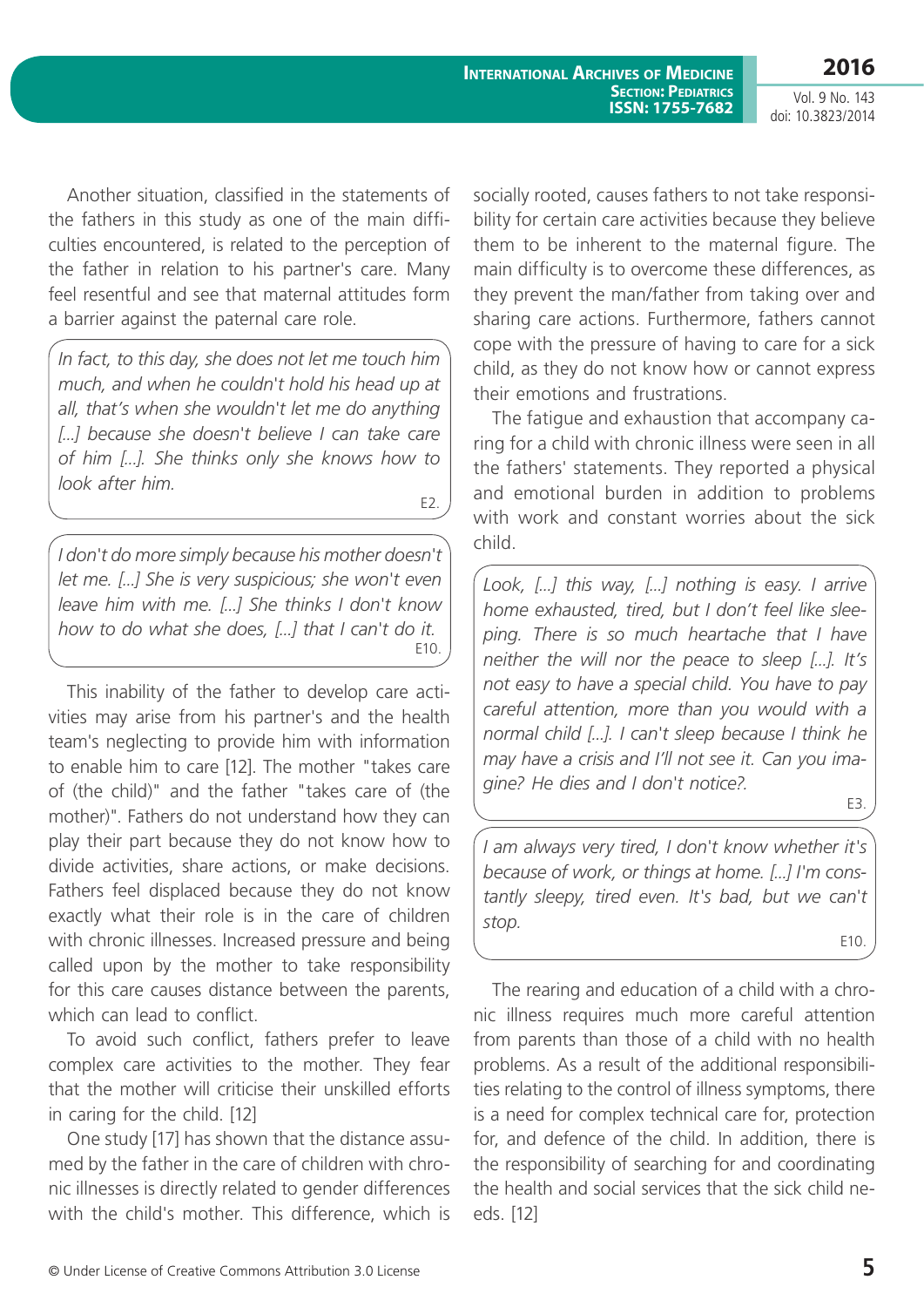**International Archives of Medicine SECTION: PEDIATRICS ISSN: 1755-7682** **2016**

Vol. 9 No. 143 doi: 10.3823/2014

The fathers reported burdens in their day-to-day lives and emphasised the importance of overcoming adversity and facing the problems that may appear throughout the course of a life with a sick child. A study showed that the burden faced by caregivers of children with chronic illnesses is associated with variables relating to sleep quality, mental health, stress, anxiety, depressive symptoms, perception of the child's illness, the effects of coping strategies and self-efficacy, ethnic and regional differences, and demographic data. [18]

In this study, the burden reported by fathers related not only to the day-to-day routines at work and at home but also to the responsibilities and feelings that arise when living with a sick child. There is also a relationship between the caregiver's burden and the degree of dependence of the sick child and time spent on care activities, which can even cause the caregiver to become ill himself. While not constantly voiced by fathers, a physical and emotional burden exists and accompanies feelings such as sadness and concern.

Studies [8, 13, 19] corroborate the existence of a physical and emotional burden in parents of children with chronic illness. This burden can be directly related to the losses that parents witness daily in contact with their children, who sometimes cannot feed themselves or perform everyday tasks without assistance.

The literature shows that the burden of caregivers of children with chronic illness affects various areas. Several instruments have therefore been used to evaluate this burden, including the Zarit Burden Interview and Montgomery-Borgatta Caregiver Burden Scale Revised [19]. These scales have been applied in studies evaluating the burden of caregivers of children and adolescents with different chronic illnesses (sickle cell anaemia, haemophilia, inborn metabolic errors, and cancer) [17-20].

Another difficulty often mentioned by the fathers was related to administering medication. It was observed that all the fathers had this experience, as it is part of the day-to-day life of a child with a chronic illness. However, the fathers' reports showed a certain resentment, either because they believed that they were unable to carry out such activity or because they feared forgetting the schedule or dosage of medication to be administered.

*When he gets sick, I'm nervous. ...I'm not good with medication, I don't know how to do these things ... because his mother usually does it.* E6.

*I'm afraid. And what if something happens, what do you do? It causes a fight (with the child's mother).*

E10.

The fathers interviewed felt insecure about providing care. This insecurity triggers a fear of performing an activity unsatisfactorily and causing harm to the health of the child.

As a result, the father sees himself as a possible threat to the protection and safety of the child insofar as he does not know what to do and how to do it when helping his family care for the child. He responds by withdrawing, which causes feelings of guilt, failure, helplessness, sadness, shame, and anger. [12]

Fear is a common reaction to the unknown. The role of the health team is to enable the father to acquire the skills needed for childcare. This process includes the following: listening to the father; encouraging shared caregiving; training him to perform technical care duties with skill; and informing him about the illness, its development, and the care necessary for his child. The health professional's role is key to providing safety and reducing the stress and anxiety associated with caring for his child.

Difficulties are even greater when the child needs to be hospitalised. Fathers monitoring their children participate in their direct care and are vigilant to ensure that no symptoms go unnoticed and that there are no signs of the child's health worsening: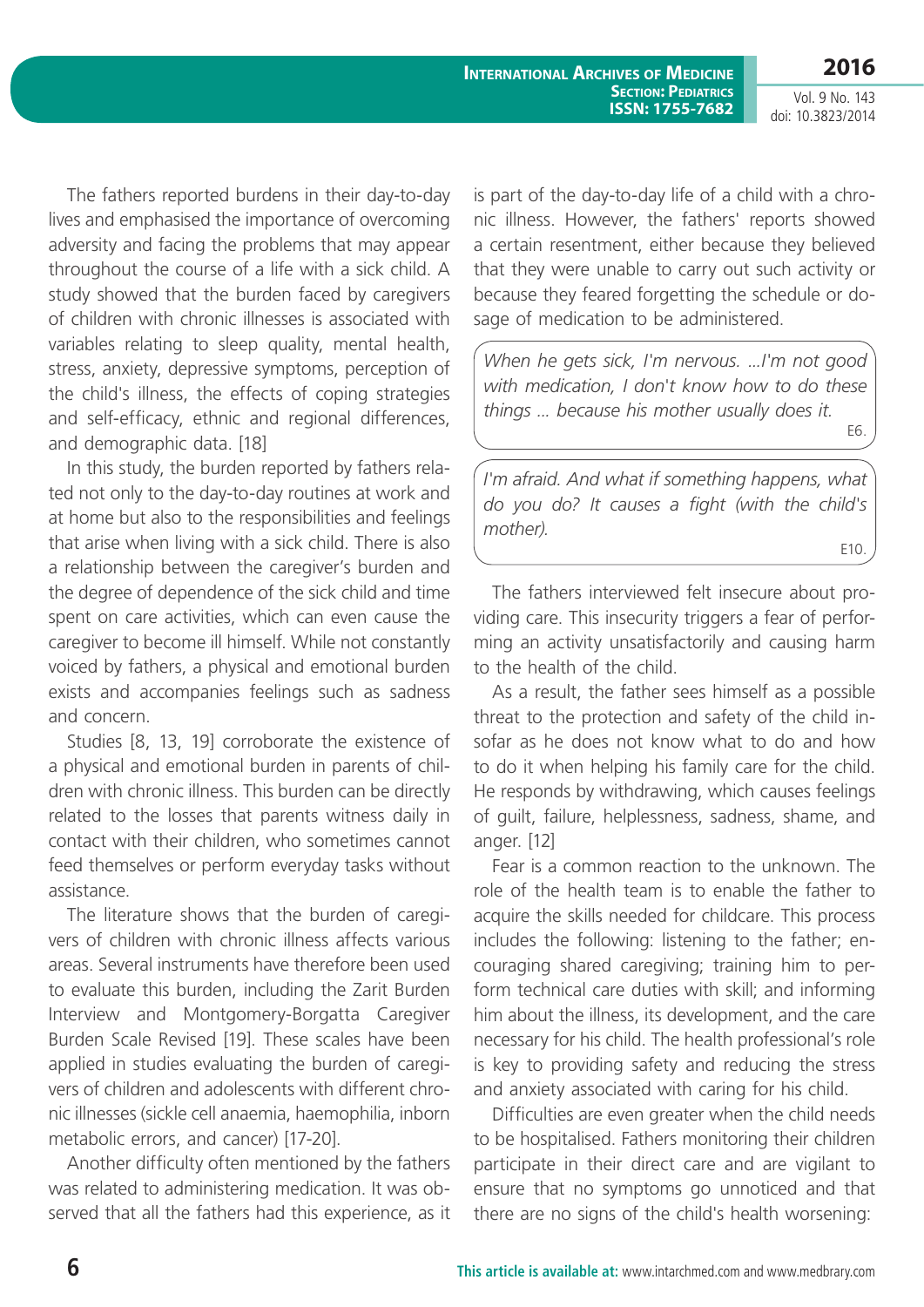**International Archives of Medicine SECTION: PEDIATRICS ISSN: 1755-7682** **2016**

Vol. 9 No. 143 doi: 10.3823/2014

*I'm in despair when he needs to be hospitalised; I think about it a lot ... at work. ... I think about it all the time. What if something happens? I just want him not to need to come here (hospital) again.* E1.

*Even tonight, if I had not paid attention, the nursing technician wouldn't have seen he was in crisis. That is how a crisis is-you have to pay close attention.*

E3.

The hospitalisation process triggers various changes in the family dynamic. The father is forced to change his entire routine in order to monitor the child. This situation can cause discomfort and stress. Studies [4-6] show that the hospital environment is hostile because it promotes discomfort and causes the patient to become depersonalised. Just as all of the child's routines are changed and others are imposed, those of the parents are also affected.

It should be noted that the concerns of fathers regarding the care of children with chronic illnesses during hospitalisation are linked to possible changes in the clinical picture. However, one study emphasises that these children have diverse needs that transcend the biological dimension. Health professionals and families must recognise and value the individuality inherent in such cases to successfully and satisfactorily manage childcare [21].

The empowerment of fathers consists of a process of recognition, promotion, and improvement in care-providing skills. Health professionals should form a partnership with fathers of children with chronic illnesses to help them through this process [12]. From this perspective, health professionals should encourage fathers to enhance recognition of their child's needs and to notice areas where fathers can contribute to care, both in the hospital and at home-areas in which they already have the skills necessary to do so.

In addition to the fear of worsening the child's clinical condition, fathers face fears around their absence from work due to caring for the child in the hospital.

*You have to miss work, and it becomes a mess. ... I'm afraid of losing my job, but I'm here (in the hospital) whenever I can, because I'm concerned.* E10.

Often, the family needs to restructure financially because, in general, one parent leaves his or her job to care for the sick child, which sometimes results in the father having to get a second job. [22]

The father is concerned about his ability to manage the family's growing financial burden when his child is diagnosed with a chronic illness. [12] He thinks about the possibility of losing his job, the only source of family income, and this concern causes repercussions in his family's life. Being the source of income makes the father experience this responsibility as a stressful burden that permeates his thoughts and that can affect his relationship with his family.

The paradox between the need to be working and the desire to be present with his hospitalised child is unsettling for the father. This conflict regarding his role can contribute to a stressful situation for the family and cause negative feelings. Having more flexible hours for hospital visits, when he cannot always monitor his son, helps the father feel more collaborative and satisfied to be with his child during this time, thereby minimising the negative aspects presented in this study. Additionally, visitation makes the father-child relationship closer, helping to bring him closer to the reality of the situation and the care that the child needs.

According to the statements and perception of the fathers, the difficulties they encounter in caring for children with chronic illnesses reflect intrinsic aspects that are related to the process of diagnosis, care of, and treatment of affected children. One can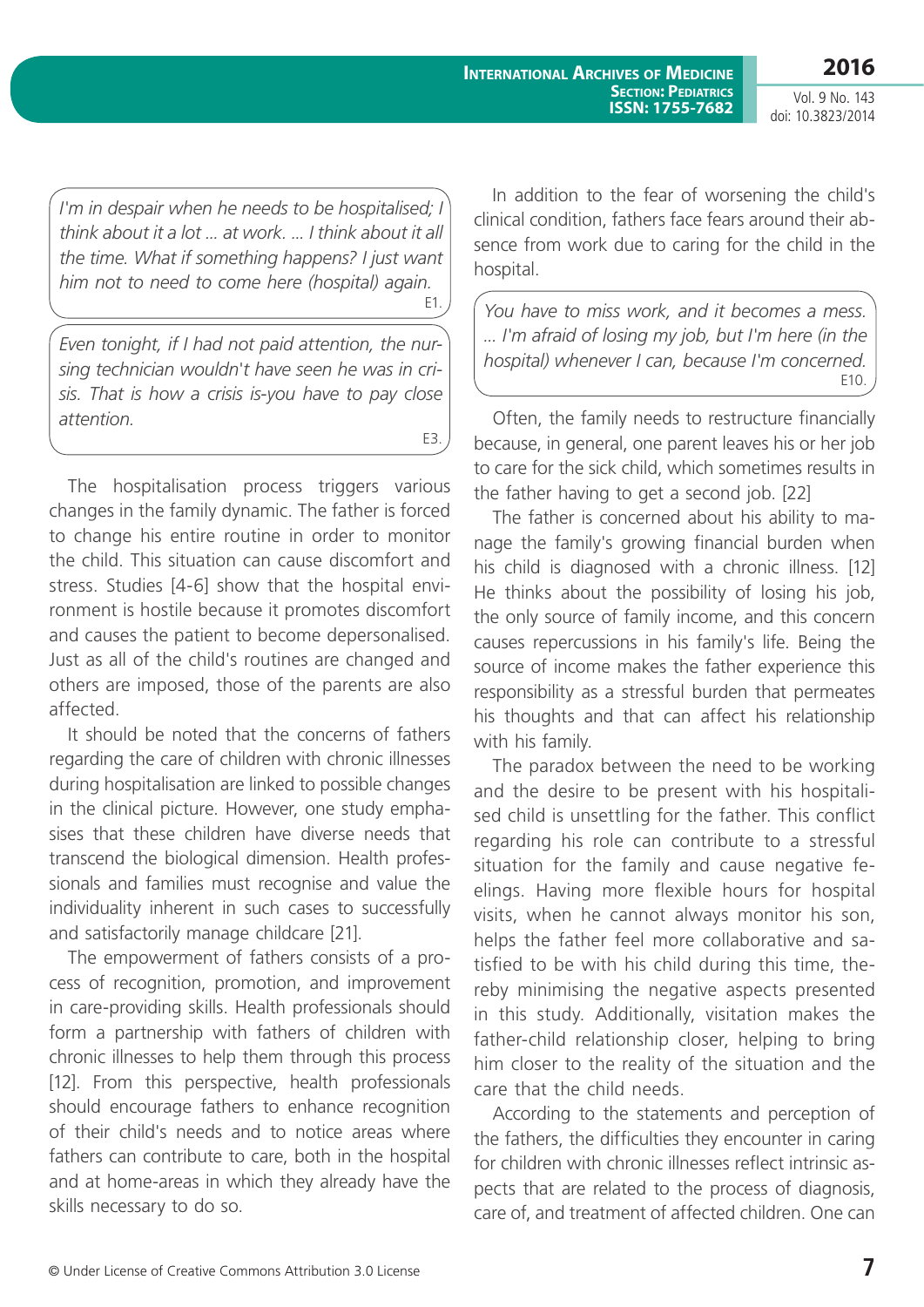Vol. 9 No. 143 doi: 10.3823/2014

observe feelings of responsibility, dedication, and commitment permeating the father's role as a social member and as an active participant in the care of a child with a chronic illness. On the other hand, one can observe the limitations that permeate this experience, which also generate negative emotional and physical consequences that can compromise the father's health and his role as a participant in the care that is being given to the child.

# **Conclusion**

The main difficulties encountered by fathers in dayto-day childcare relate to economic problems, the man's ability (or inability) to reconcile this care with work, household chores, and obligations to the household and his children, and insecurities about the direct care of the sick child.

Social responsibilities, especially in the family environment, that necessitate greater involvement of the father with the child's care could be clearly observed in the fathers' statements. They feel frustrated because they do not know how to deal with the specifics of the child's illness-an experience that generates negative feelings of self-evaluation regarding their paternal role.

The father's relentless efforts to provide economic support to the household complicates the time he has to relate to the child, making the care process more difficult. On the other hand, there is a need for financial support throughout the treatment period of a chronic illness, which causes concern about the permanence of employment contracts that, although indispensable, compromise his participation in care.

The family, especially the child's mother, also needs to open up space and share her experiences with the child's father. She will thereby be meeting her child's needs as well as her own. In doing so, both the father and the mother can take care of the child with a chronic illness in an effective and shared way.

Understanding the father's difficulties, providing support, and guiding him in relation to childcare will give him the opportunity to learn how to care for the child. This role is key to his involvement in the effective care of the child with a chronic illness, and the health team must assume this responsibility when developing actions during the child's hospitalisation. The team attending to the child with a chronic illness and everyone in the immediate family must see the impact of the father's participation as a positive feature.

Assisting fathers with their difficulties and understanding them to be a part of the care process are challenges to be carefully studied and unravelled. The idiosyncrasies of the fathers studied here represent a limitation of the research; thus, there is a need to further explore this issue. The results offer the possibility of developing other research that can contribute to broadening the field's understanding of the difficulties and needs of fathers of children with chronic illnesses in the process of caring for their child. The goal is to provide greater empowerment and autonomy to the father when faced with chronic childhood illness.

# **References**

- **1.** Leach LS, Olesen SC, Butterworth P, Poyser C. New Fatherhood and psychological distress: a longitudinal study of Australian men. Am J Epidemiol. 2014; 180(6): 582-9. Available at: [http://](http://dx.doi.org/10.1093/aje/kwu177) [dx.doi.org/10.1093/aje/kwu177](http://dx.doi.org/10.1093/aje/kwu177).
- **2.** Moreira MC, Gomes R, Sá MR. Doenças crônicas em crianças e adolescentes: uma revisão bibliográfica. Ciênc Saúde Coletiva. 2014; 19(7): 2083-94. Available at: [http://dx.doi.](http://dx.doi.org/10.1590/1413-81232014197.20122013) [org/10.1590/1413-81232014197.20122013](http://dx.doi.org/10.1590/1413-81232014197.20122013).
- **3.** Mashoodh T, Ives J. Men Maternity and moral residue: negotiation the moral demands of the transition to first time fatherhood. Sociology of Health & Illness. 2012; 36(7) 1003-19. Available at: <http://dx.doi.org/10.1111/1467-9566.12138>
- **4.** Atkin K, Bergh's M, Dyson S. 'Who's the guy in the room?' Involving fathers in antenatal care screening for sickle cell disorders. Social Science & Medicine. 2015; 128: 212-9. Available at: [http://dx.doi.org/10.1016/j.socscimed.2015.01.039.](http://dx.doi.org/10.1016/j.socscimed.2015.01.039)